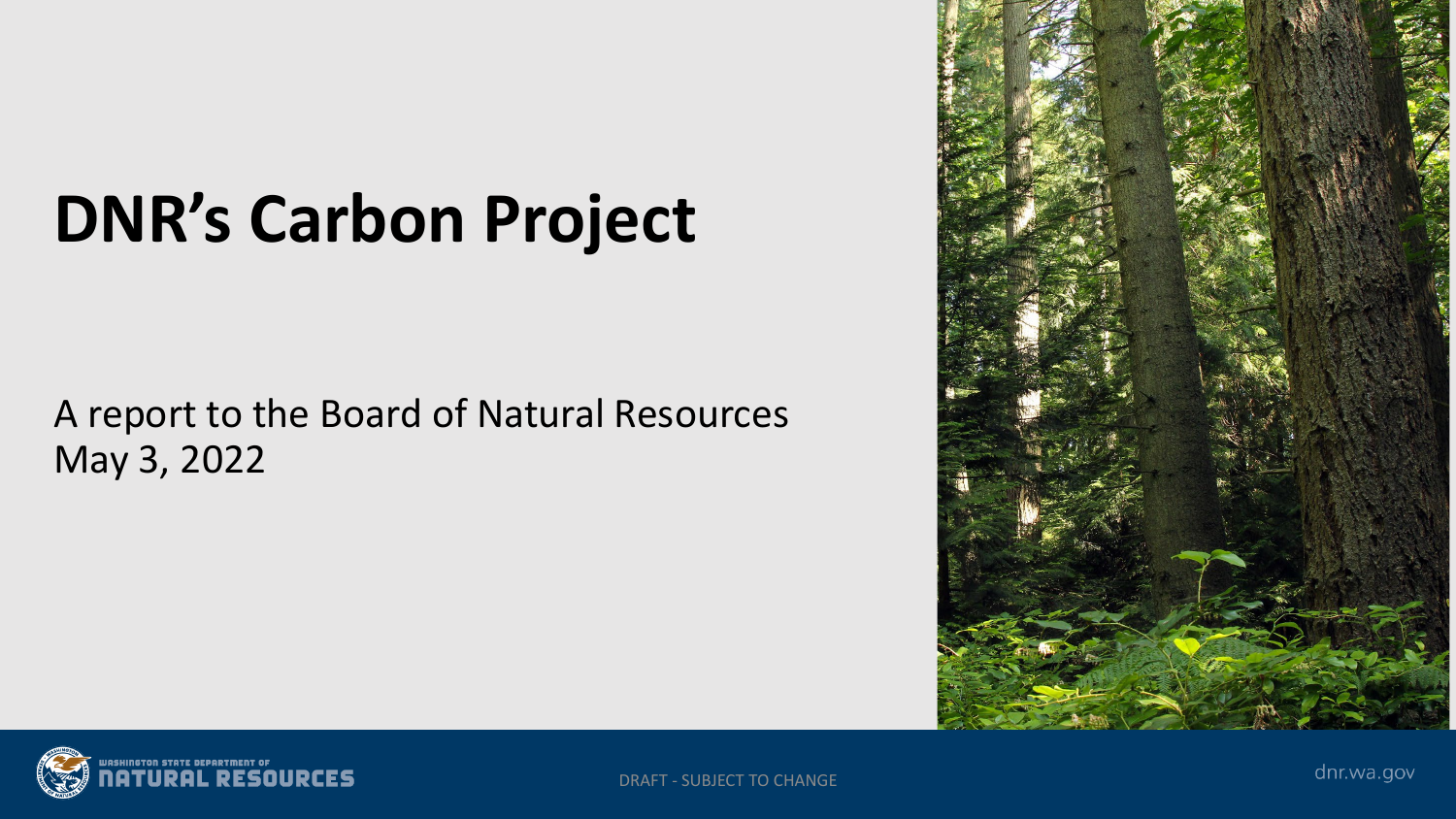# **Agenda**

- Background
- DNR's Carbon Project



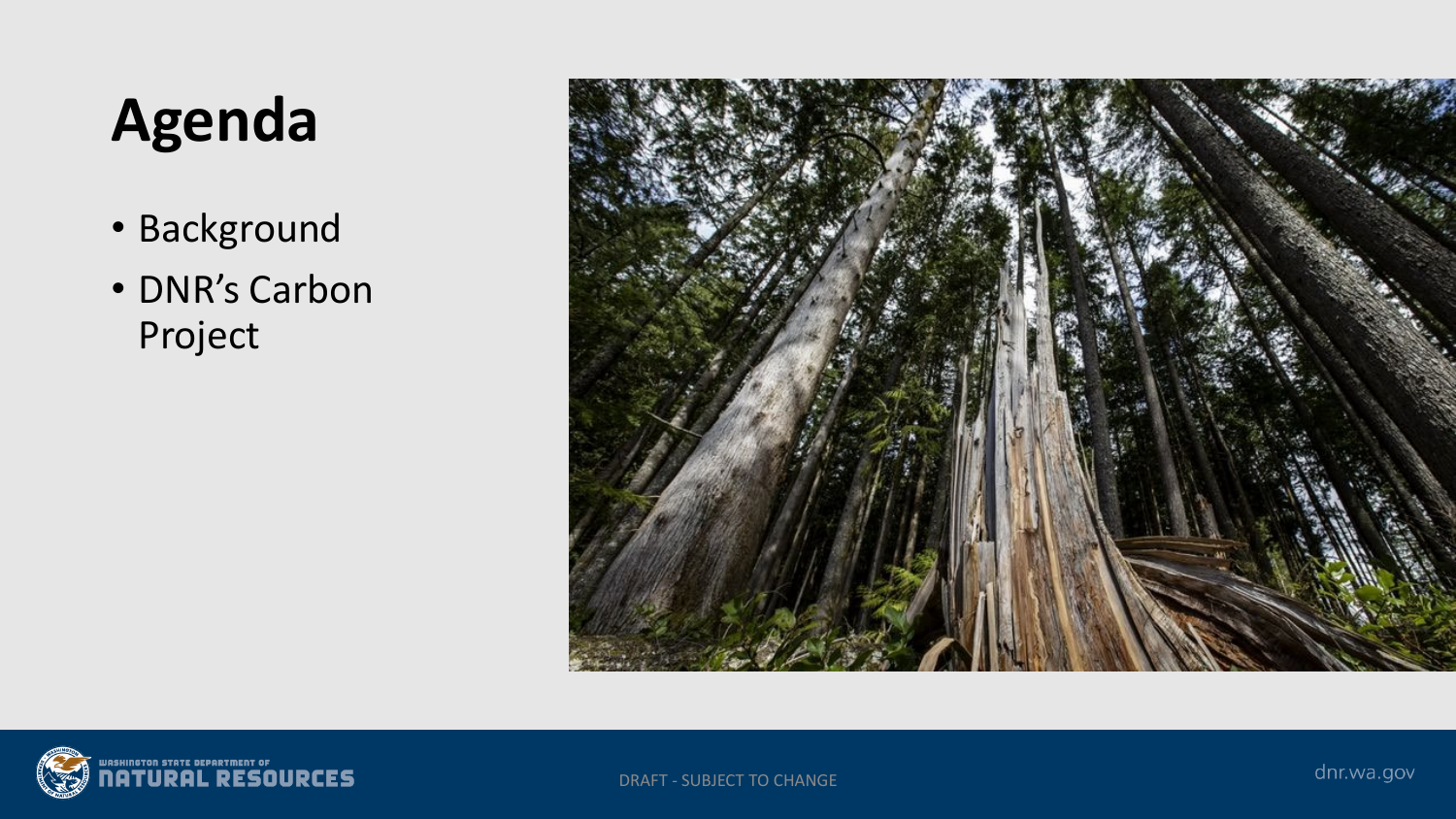## **Board and Policy Framework**

The Board adopts policies that guide DNR's work to achieve multiple objectives:

- Revenue generation for the beneficiaries
- Sustainable use and harvest
- Intergenerational equity

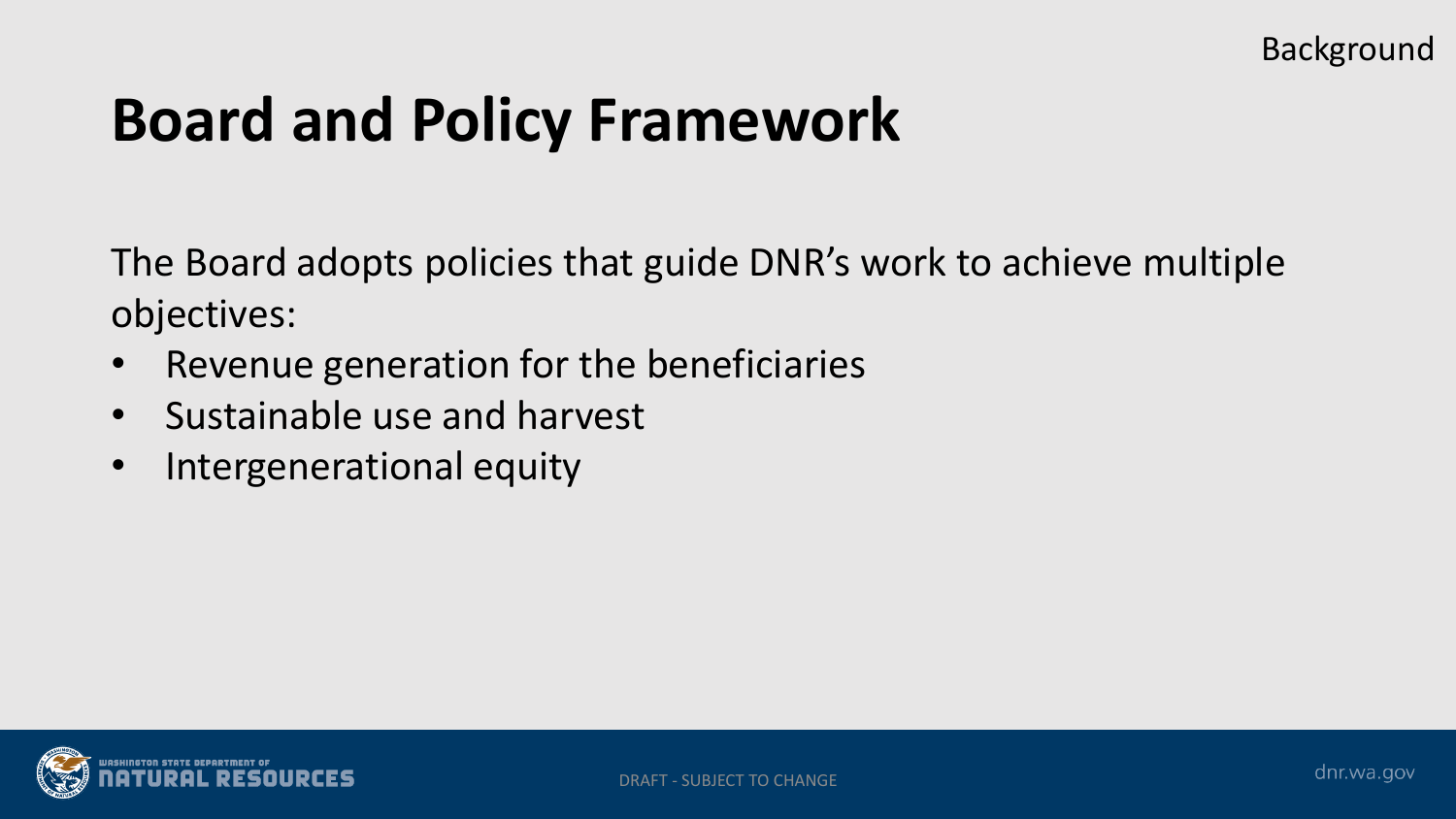## **Board and Policy Framework**



#### MANAGING IN THE BEST INTEREST OF THE TRUSTS

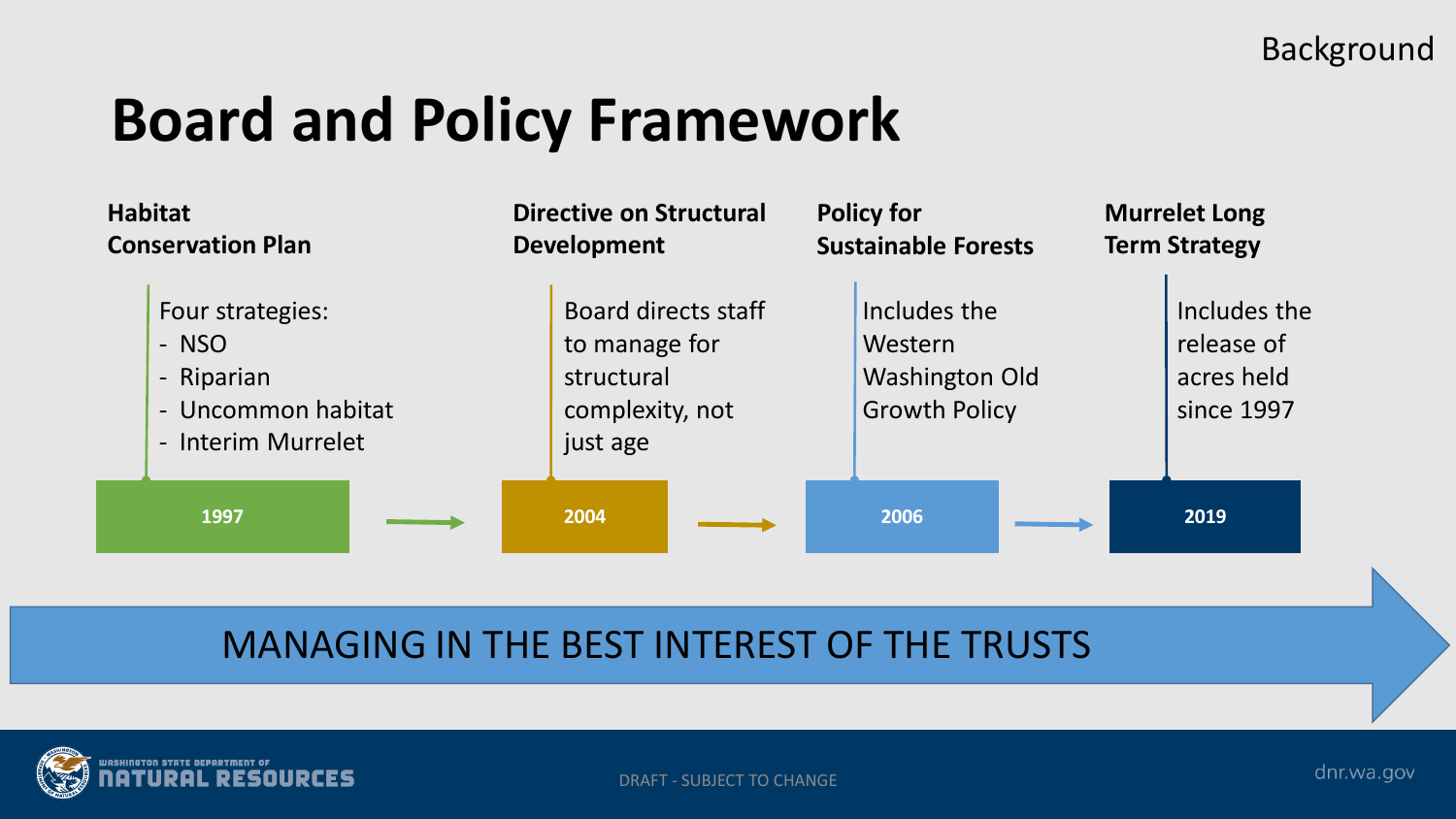# **Climate Risks & Carbon Sequestration**

Washington State is already • seeing the impacts of climate change.

- Heat dome in 2021 Increasingly catastrophic • wildfires
- Drought emergency
- Major floods and landslides
- **2018-2021 Strategic Plan**: seize opportunities to generate benefits for trust beneficiaries and communities by incentivizing carbon sequestration on public and private lands
- **2020 Plan for Climate Resilience**: carbon sequestration on natural and working lands as a priority
- **Trust Land Performance Assessment**: develop new tools, diversify revenue streams, explore carbon markets

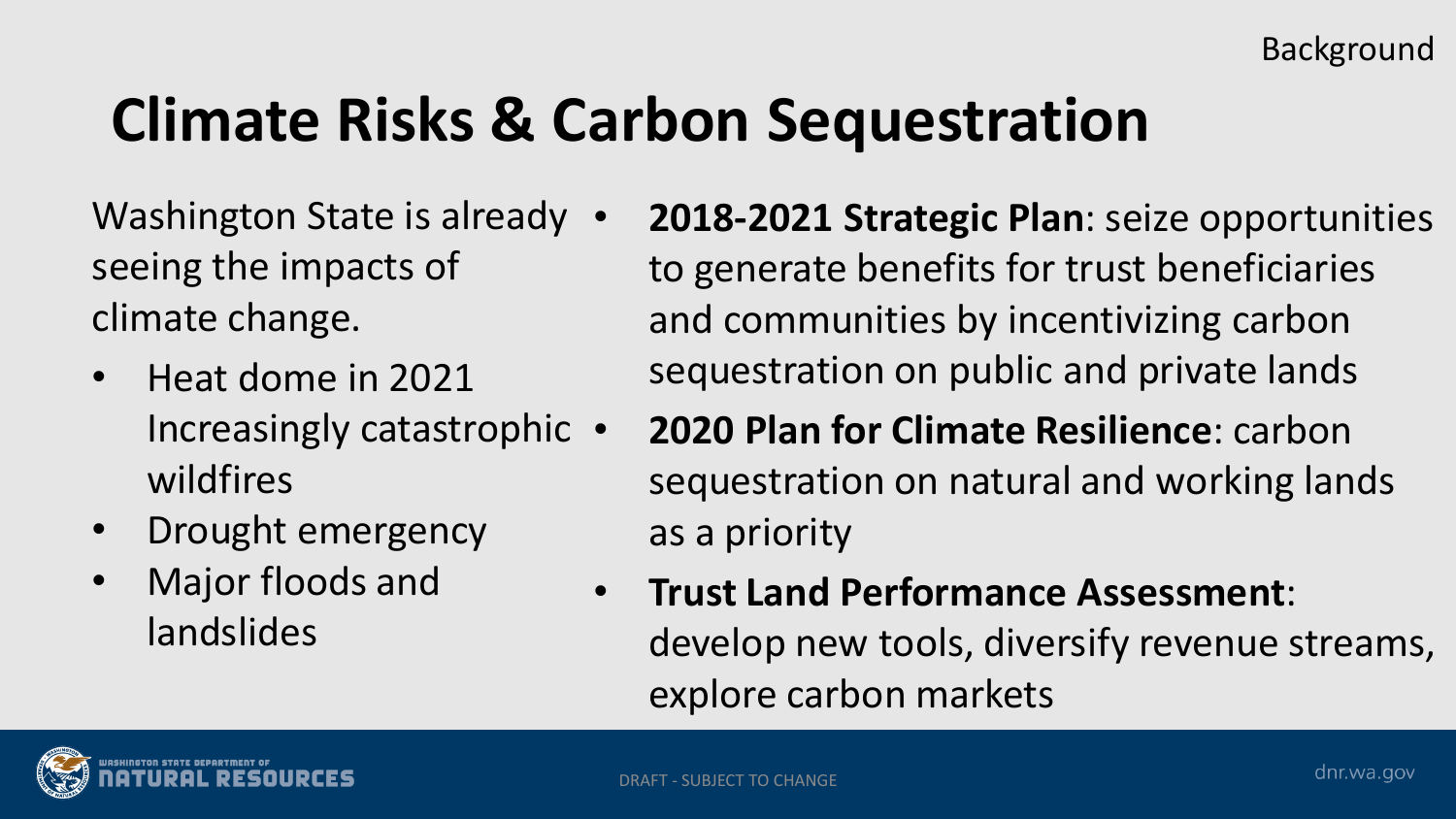## **Discussions at the Board**

Public comment and conversations at the Board have increasingly emphasized climate change and carbon sequestration.

- May 2021– Older Forests Policy
- June 2021– Older Forests Policy
- July 2021– Older Forests and Carbon
- December 2021— Policy for Sustainable Forests, Older Forests
- January 2022 Policy for Sustainable Forests, Older Forests



#### **Older Forests and Carbon**

A Presentation to the Board of Natural Resources **Andrew Haves Peter Gould** July 6, 2021

uly 2021 Draft - subject to change

**NATURAL RESOURCES** 

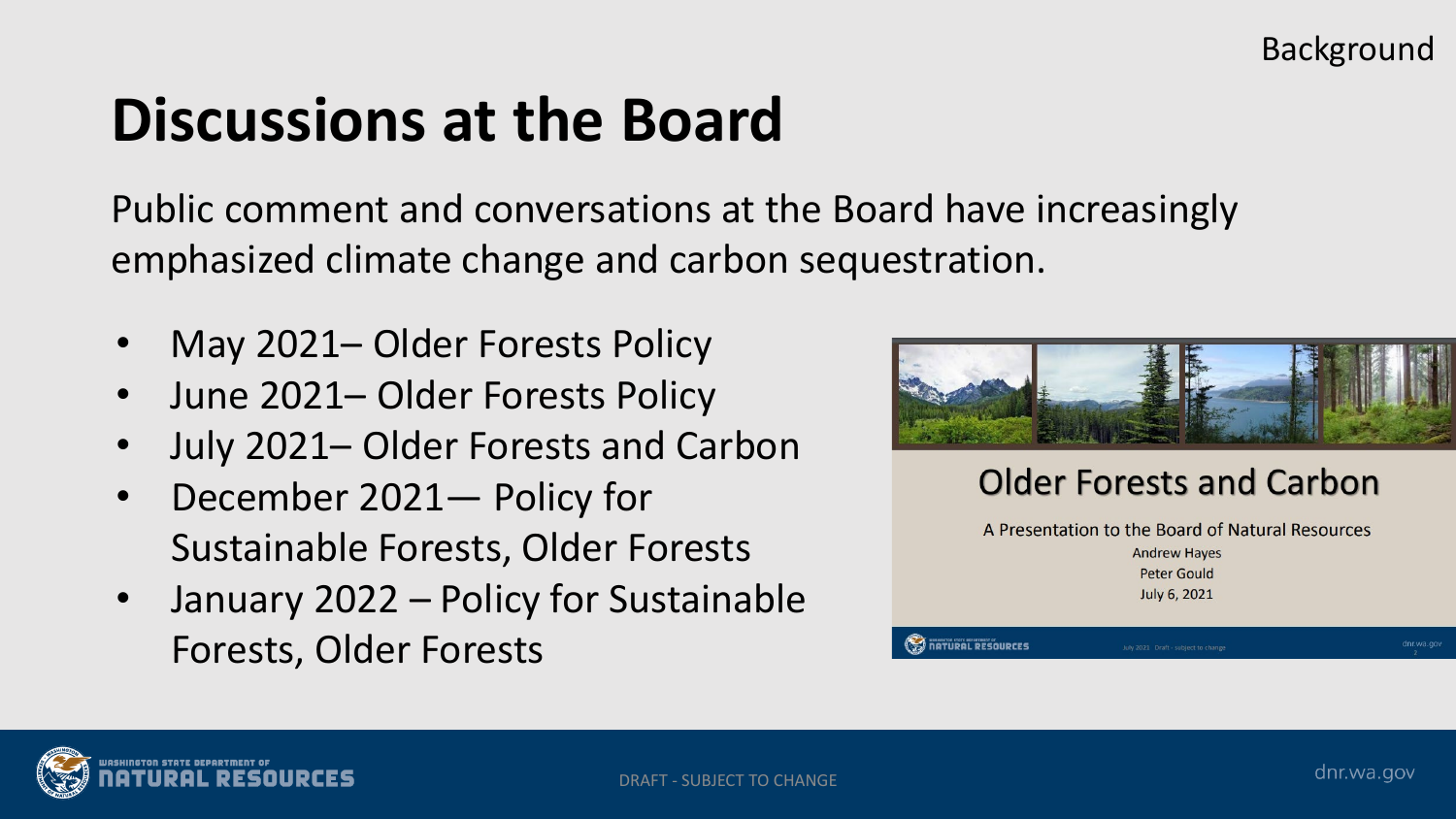## **DNR's Carbon Project**

Using these discussions as a foundation, DNR sought to develop a carbon project to protect forests with high carbon stock and other key features.

- Science-based approach to identify high conservation value forests
- Forest areas will continue to generate revenue for beneficiaries
- Development of a high quality project ensures climate benefit

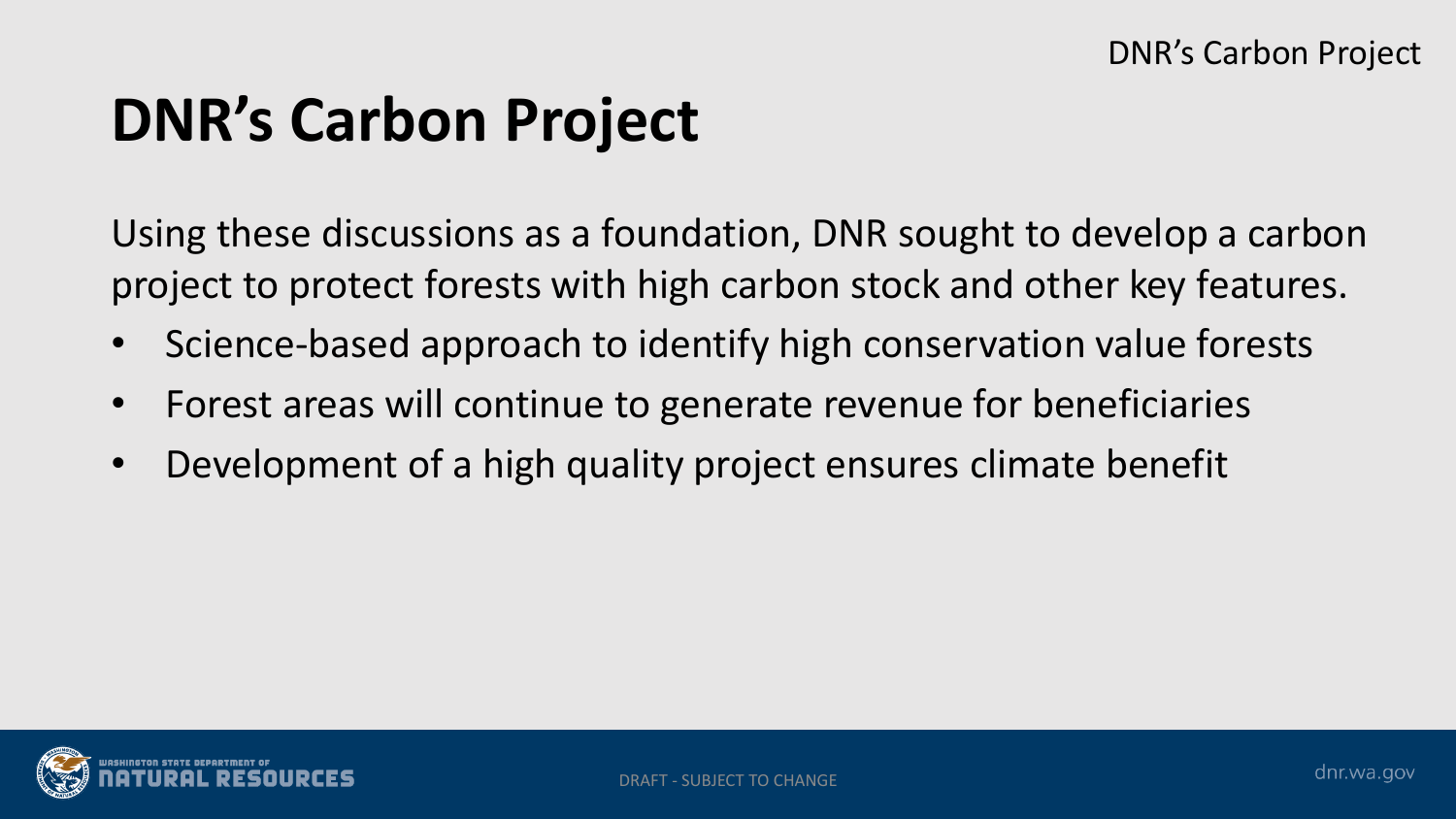#### **Ten thousand acres conserved**

DNR is committing to utilize carbon markets to conserve 10,000 acres of forests.

These forests:

- Are part of existing timber harvest schedules– but will be immediately removed for conservation;
- Represent special ecological and cultural values;
- Are exceptionally carbon dense;
- Will continue to generate revenue for our beneficiaries.

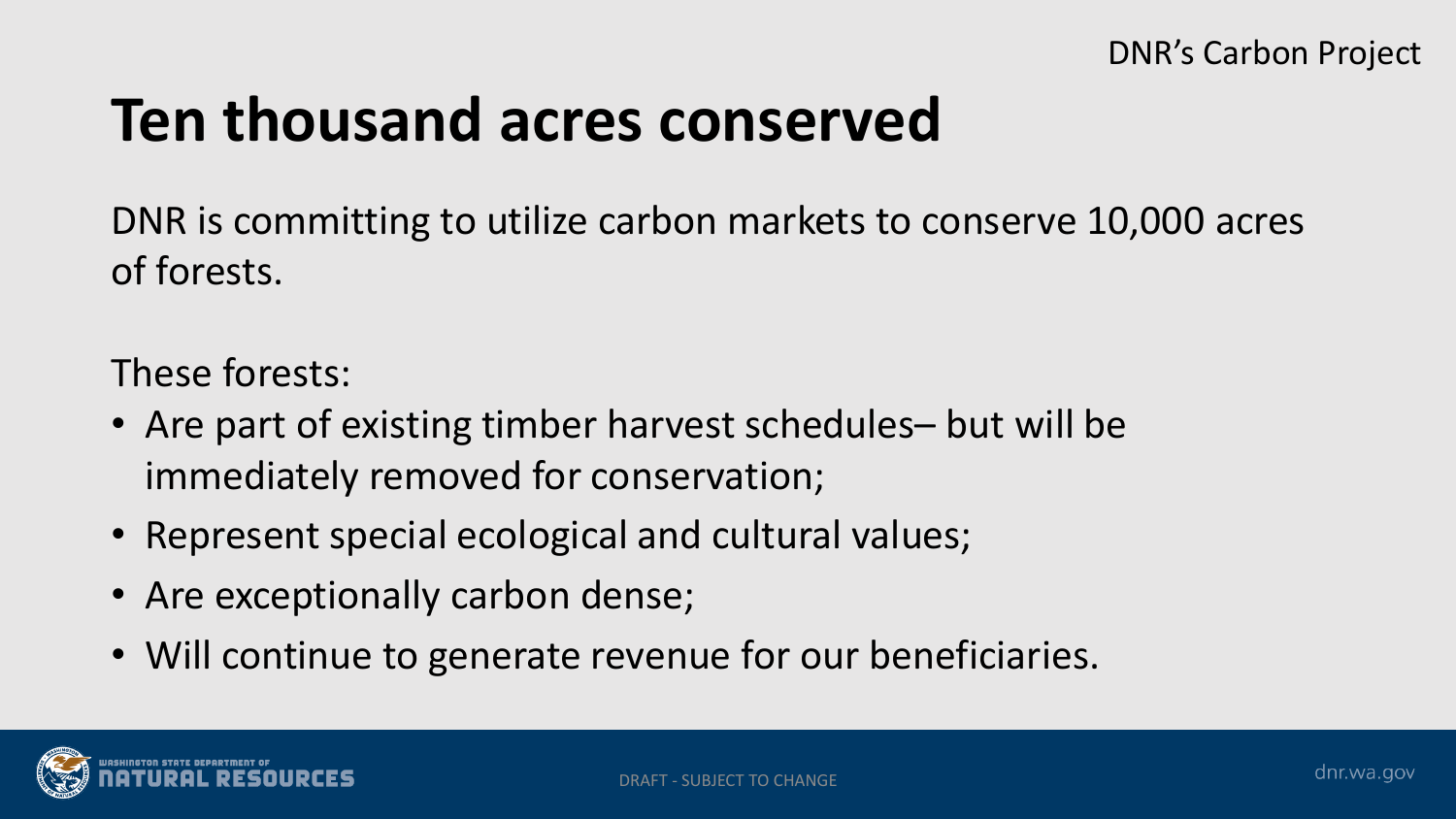### **Phase 1**

Phase 1 identified roughly 2,500 acres to be included in the project.

| County              | <b>Operable</b> | <b>Total</b> |
|---------------------|-----------------|--------------|
| <b>Grays Harbor</b> | 279             | 287          |
| King                | 272             | 390          |
| Thurston            | 563             | 591          |
| Whatcom             | 1,398           | 2,481        |
| <b>Total</b>        | 2,512           | 3,748        |

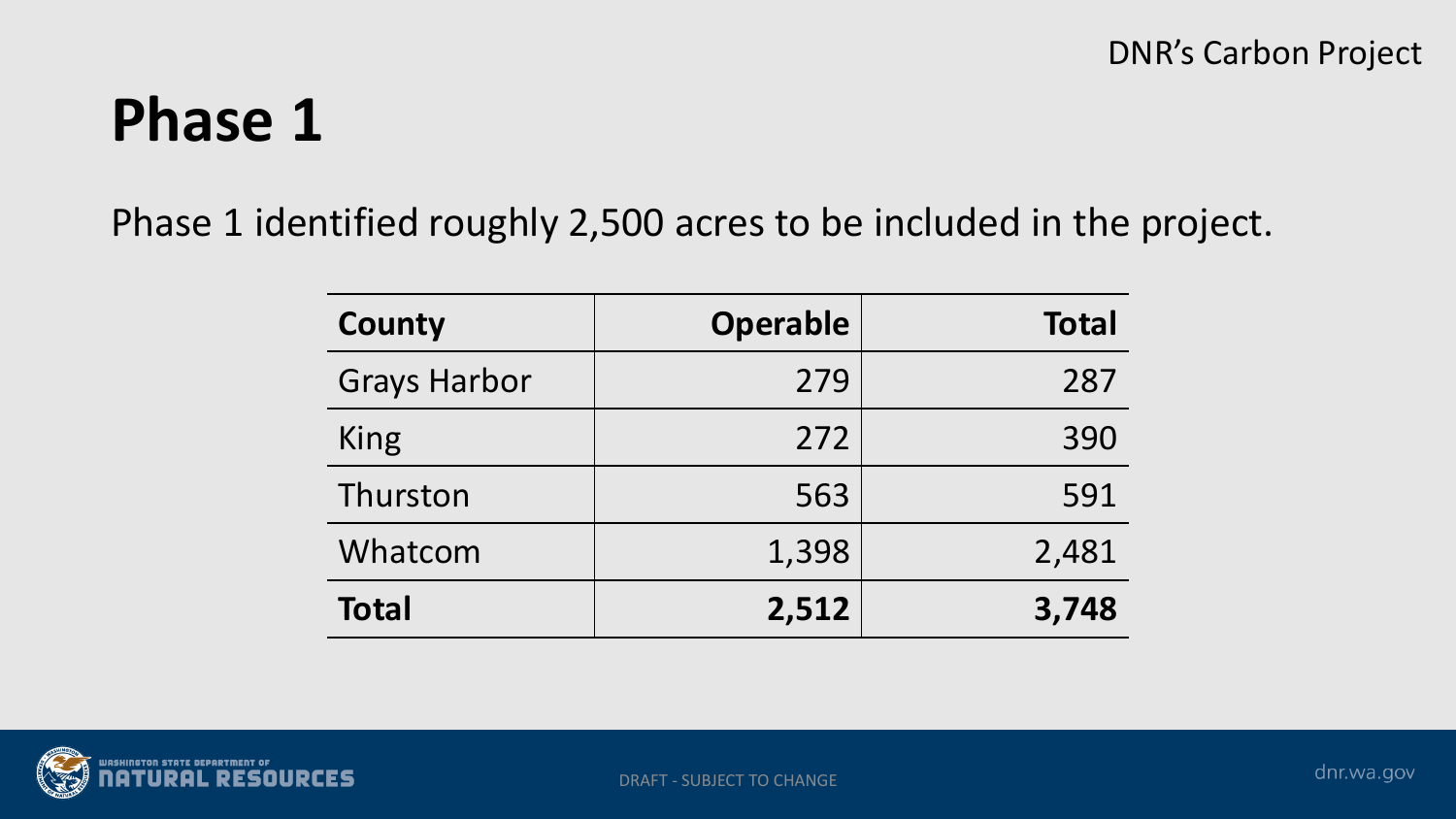### **Phase 2**

DNR will use the High Conservation Value criteria as a framework to identify the remaining 7,500 acres.

- Significant concentrations of biodiversity
- Significant landscape-scale ecosystems
- Rare, threatened or endangered ecosystems and habitats
- Basic ecosystem services in critical situations (e.g. watershed protection, erosion control)
- Areas or resources fundamental to meeting basic needs of Indigenous populations and local communities (e.g. subsistence)
- Areas or resources critical to Indigenous populations and local communities' traditional cultural identity

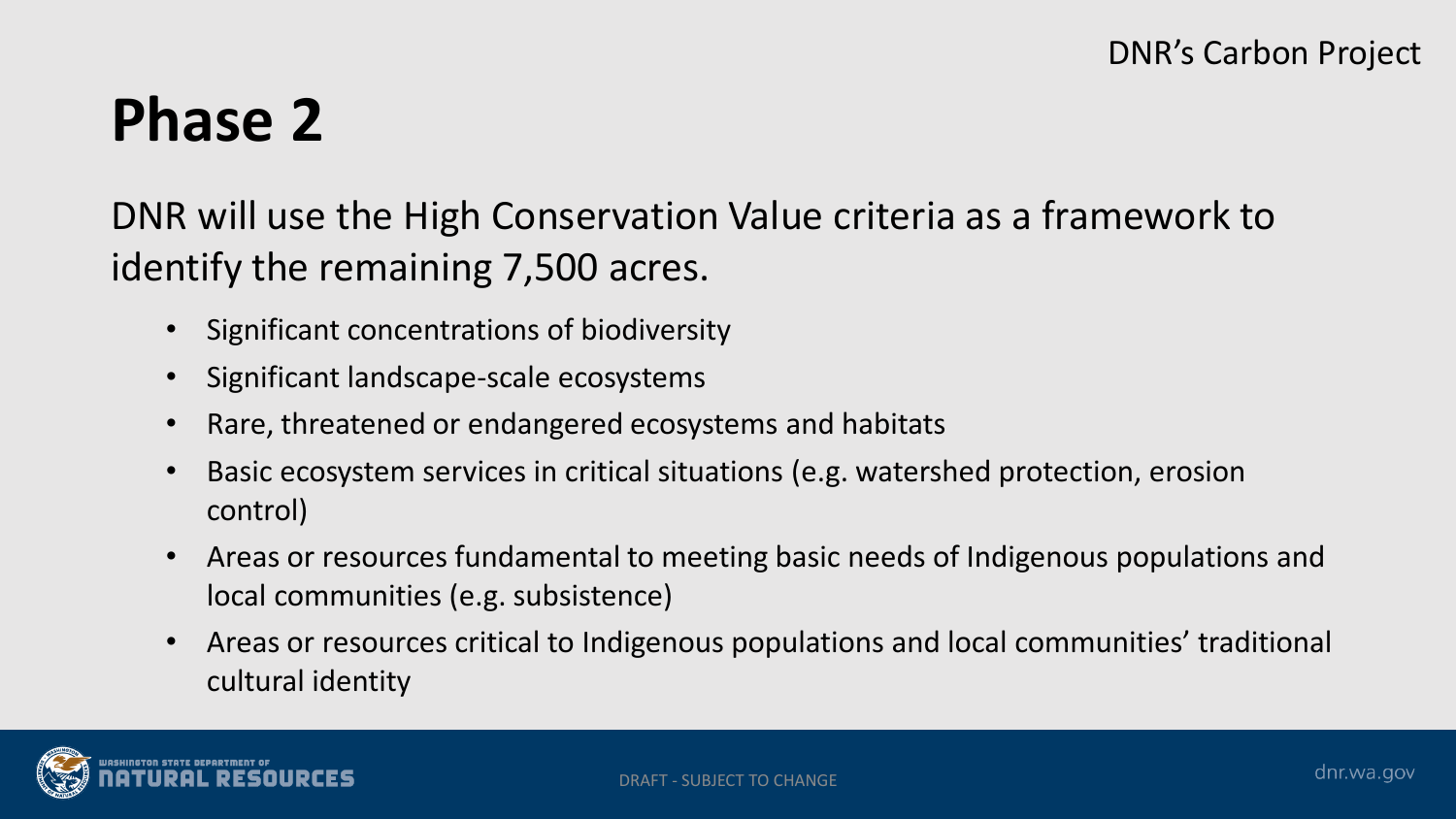#### **Mechanism**

Commercial leases will be the mechanism by which we enter the carbon market, and generate revenue.

- Contracts will provide rights exclusively to keep the trees standing and generate revenue through the sale of carbon credits
- Will provide a consistent, on-going source of revenue for beneficiaries
- Will not interfere with Tribal access or DNR forest health management

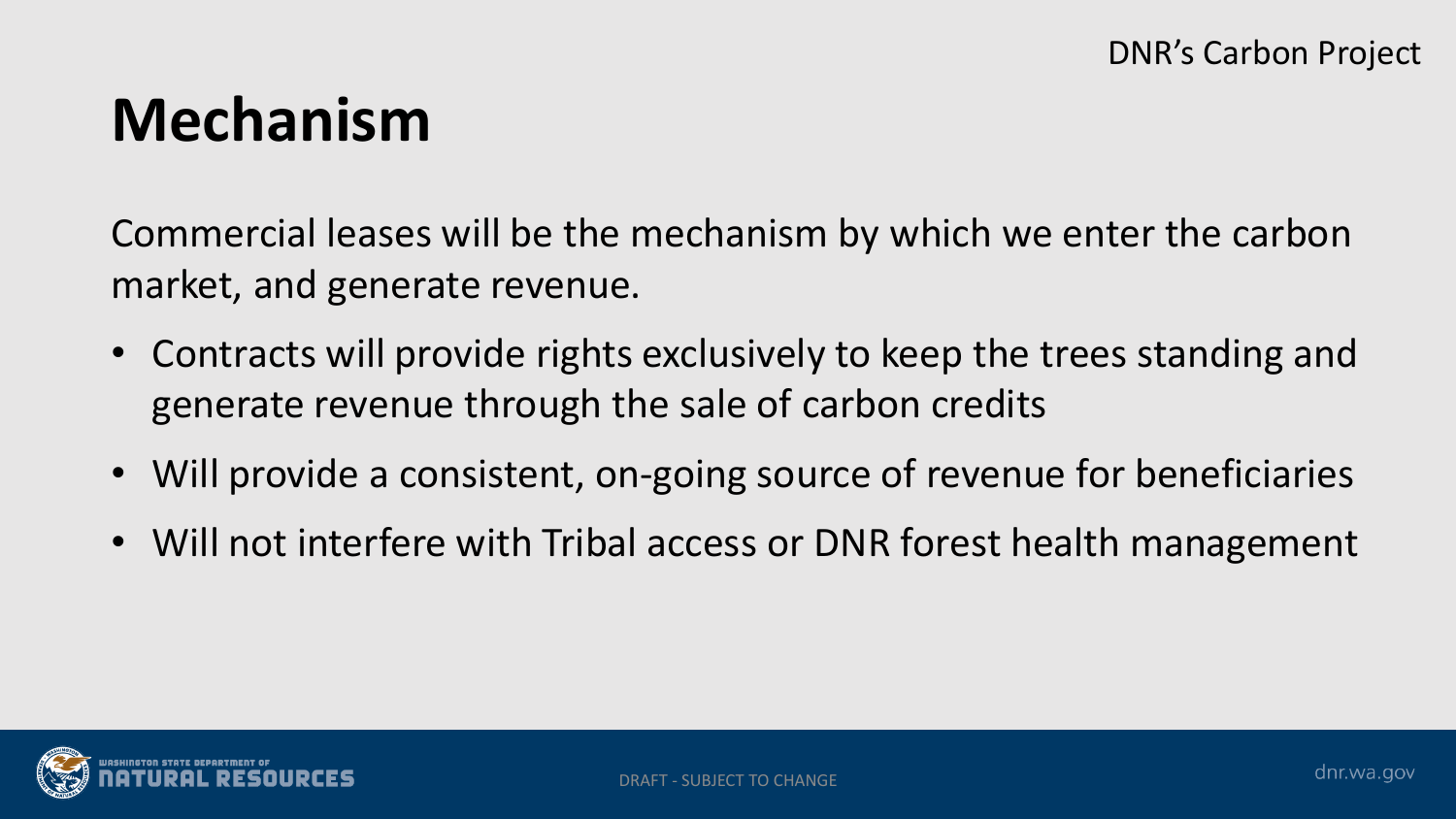# **Next Generation of Carbon Projects**

Together with our partner, Finite Carbon, we have developed a project with a strong emphasis on generating high quality credits.

- Extremely robust calculation of additionality
- Baseline calculated with data from known alternatives
- Incorporates consideration of riparian buffer zones, leave trees, and other conservation measures

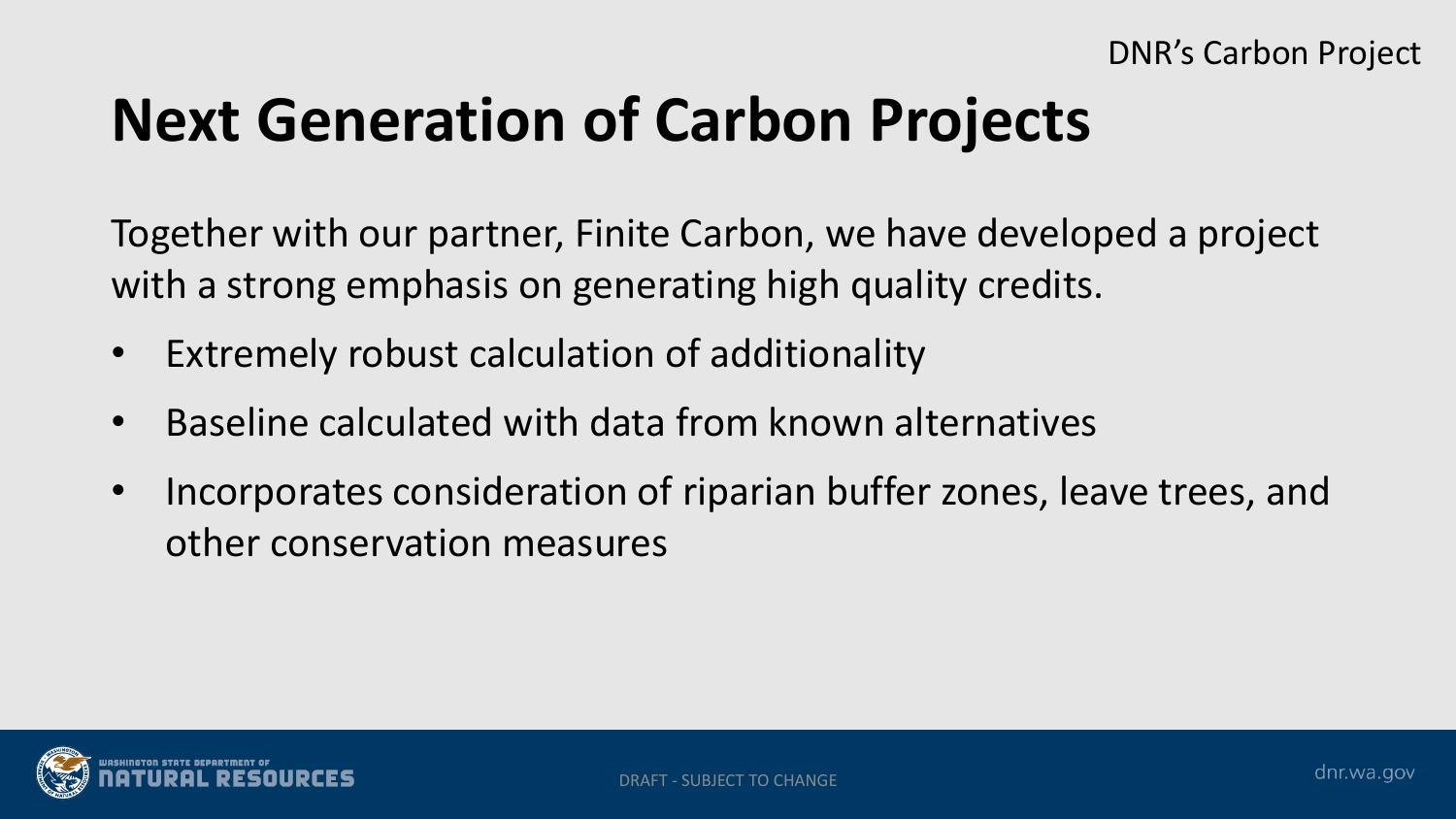# **Next Generation of Carbon Projects**

With this project, DNR hopes to set a new standard for the price of carbon.

- Purchasers can have a high degree of confidence in the quality of our credits
- On-going discussions with significant companies
- Eager to work with potential buyers who understand the true value of our trees

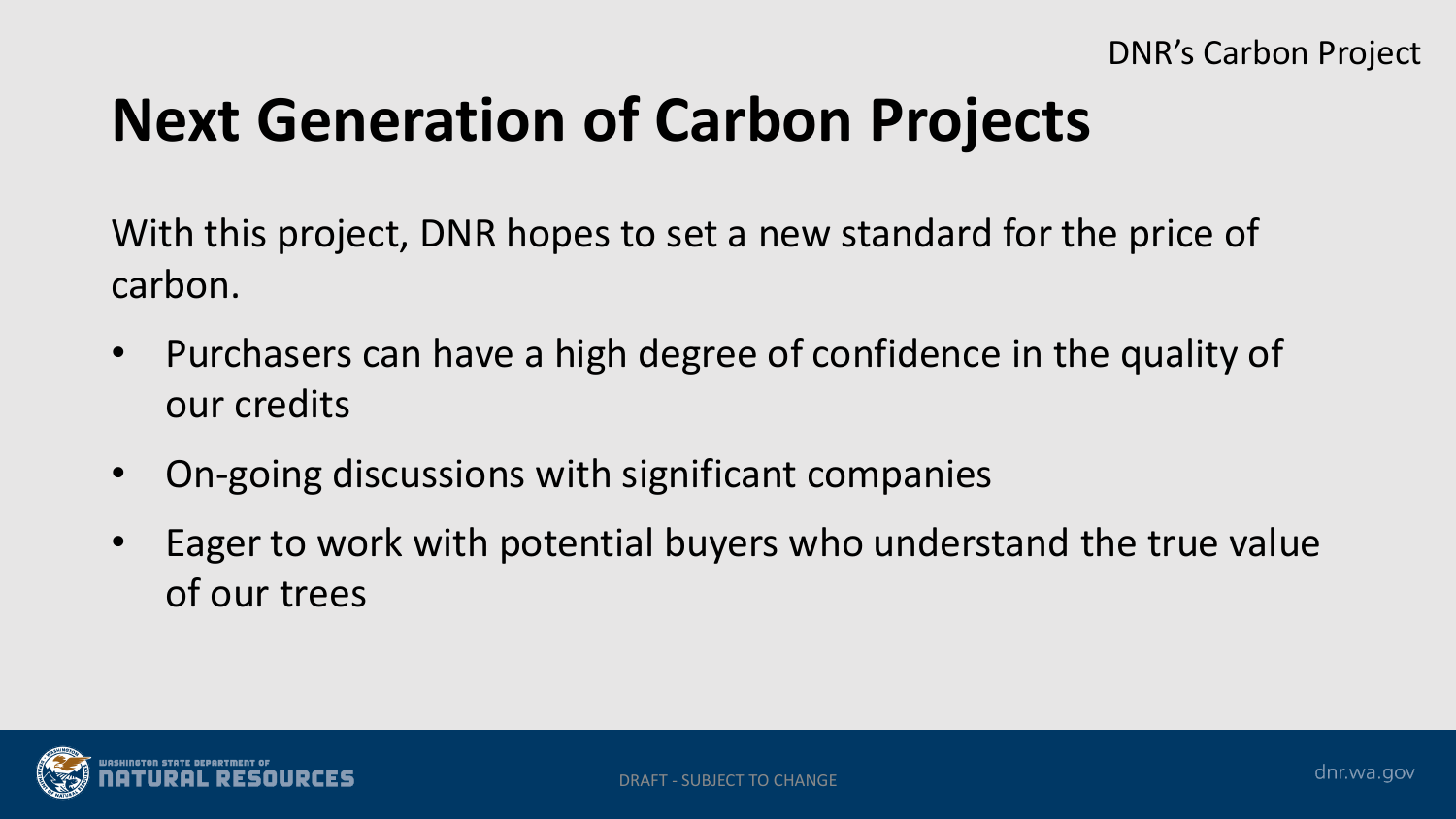## **The best interests of the trust**

DNR is highly committed to working in the best interest of the trust throughout this entire process.

- High quality project = high price for carbon = revenue for beneficiaries
- Steady, predictable, and long-term revenue generated over the lifetime of the project, and potentially beyond
- Diversified revenue streams
- Input from beneficiaries and communities

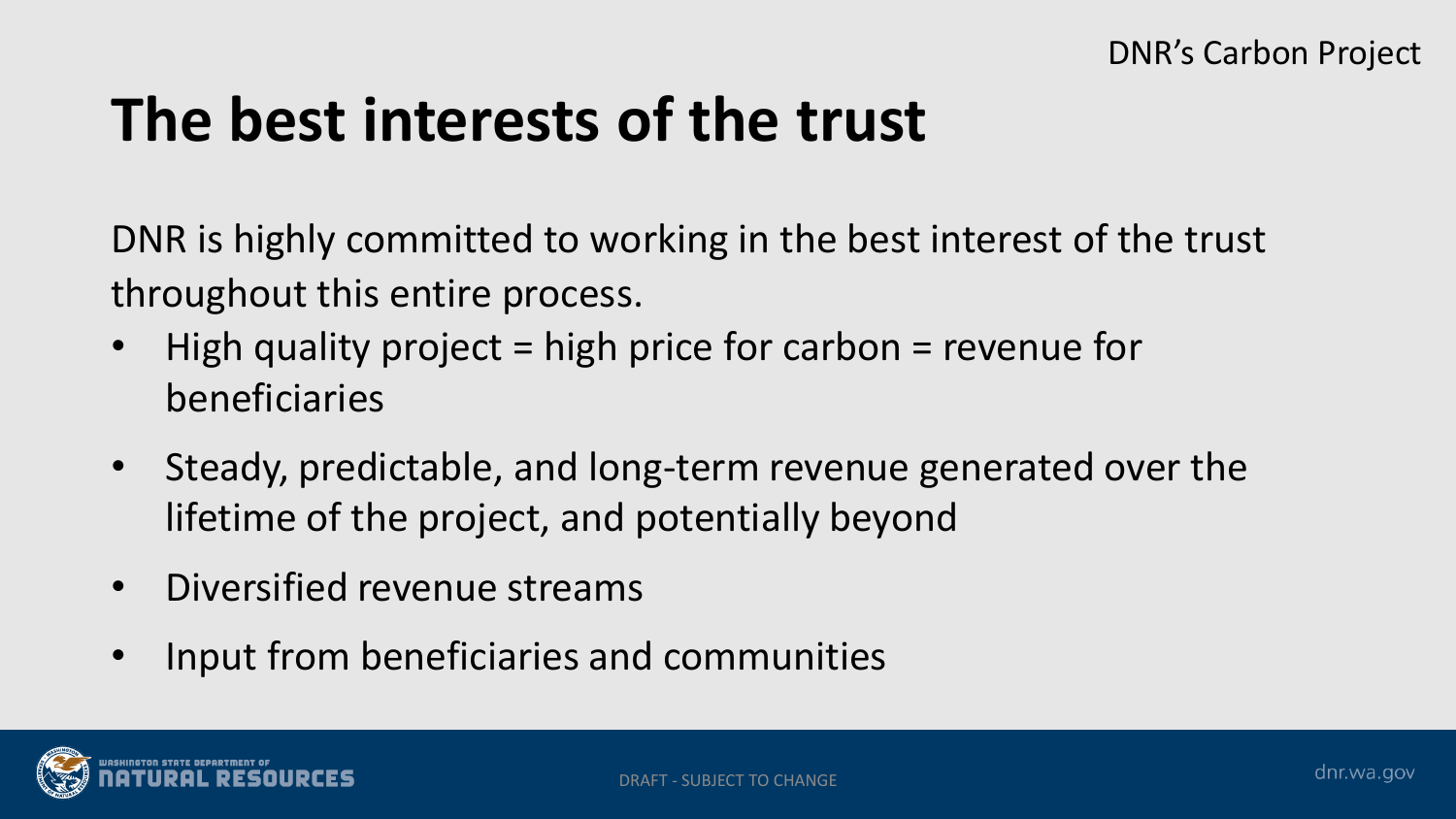#### DNR's Carbon Project

#### **Next Steps**



#### MANAGING IN THE BEST INTEREST OF THE TRUSTS